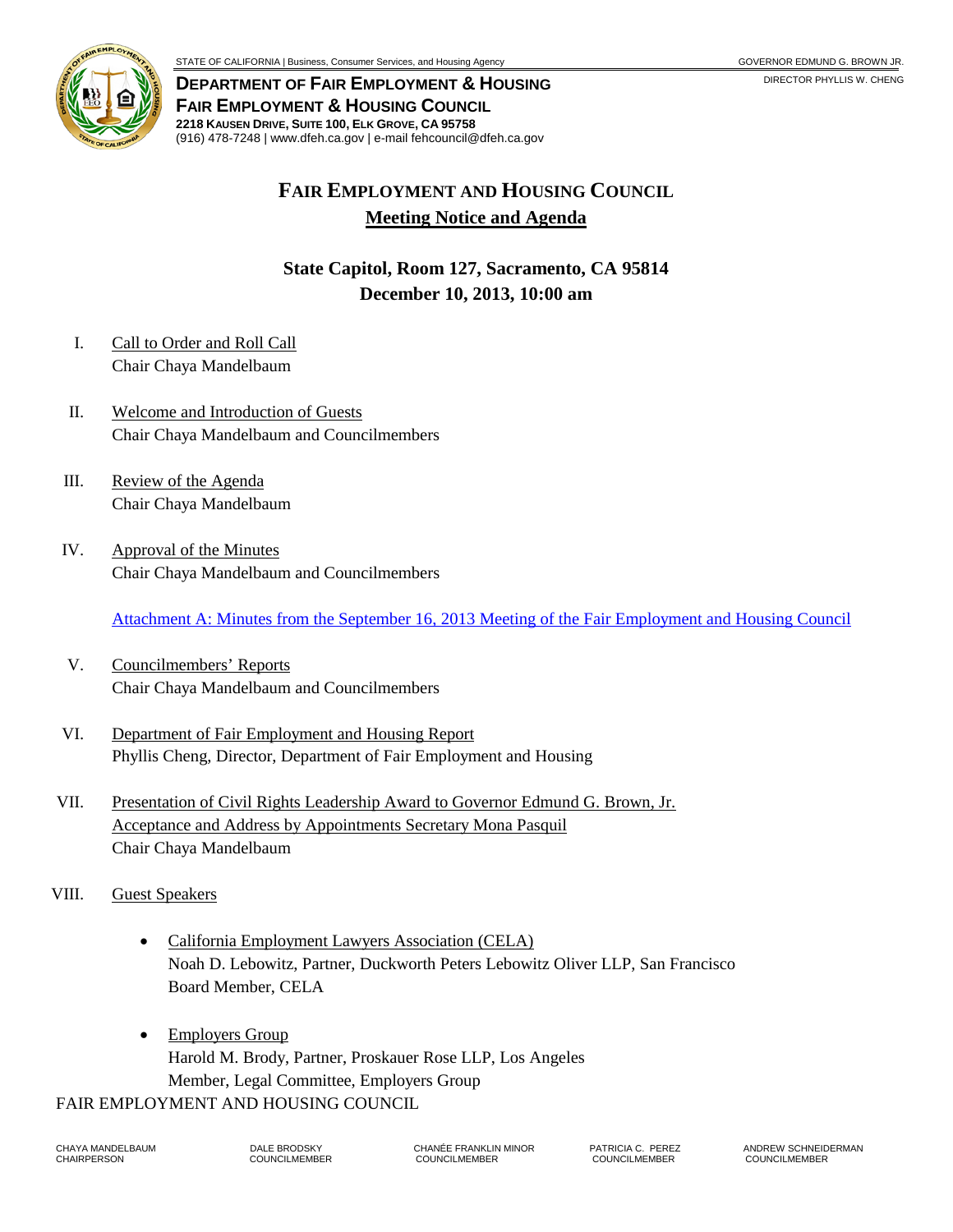Meeting Notice and Agenda – December 10, 2013 Page 2

## **BREAK - Lunch**

- IX. Update on Changes without Regulatory Effect Brian Sperber, Legislative & Regulatory Counsel Department of Fair Employment and Housing
- X. Proposed Amendments Requested by the Council in Adopting the Draft Amendments to the California Family Rights Act Regulations Chair Chaya Mandelbaum and Councilmember Dale Brodsky

[Attachment B: Revisions to Text of Proposed Amendments to CFRA Updates from the September 16, 2013](/wp-content/uploads/sites/32/2017/06/AttachB-2013Dec10.pdf)  **Meeting** 

[Attachment C: Proposed Amendments to the California Family Rights Act Regulations](/wp-content/uploads/sites/32/2017/06/AttachC-2013Dec10.pdf)

- A. Discussion
- B. Public Comment
- C. Action by Council
- D. Update on Timeline for Rulemaking
- XI. Report of the Fair Employment and Housing Act Regulations Subcommittee Councilmembers Patricia Perez and Dale Brodsky
- XII. Report of the Housing Regulations Subcommittee Councilmembers Chanée Franklin Minor and Andrew Schneiderman
- XIII. Future Council Projects and Meeting Schedule Chair Chaya Mandelbaum and Councilmembers
- XIV. Other Public Comment
- XV. Adjournment